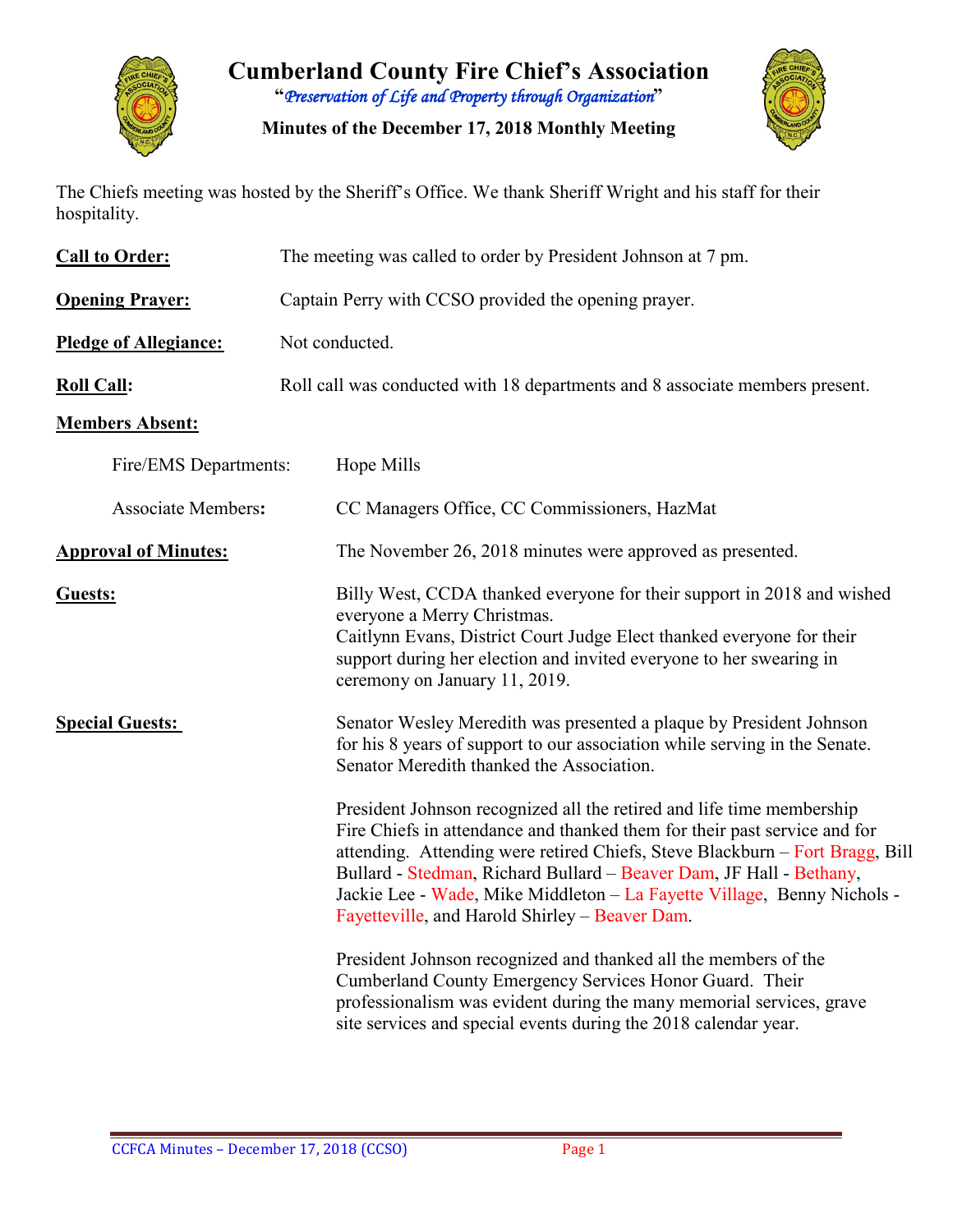# **Vendors Present:** None

**Treasurer's Report:** No report

#### **Meeting Points of Interests:**

*Next Chief's Meeting will be Monday, January 28, 2019 at Pearce's Mill FD, This will be a Chief's only meeting. Snacks will be served.*

• Stoney Point #1981 has the air truck responsibilities during the month of January 2019 followed by Fayetteville FD Air 100 in February 2019.

#### **OLD BUSINESS**

- 1. President Johnson updated the membership on the current progress of the Mobile Command and Communication Center Bus. All our radio communication assets have been installed. Our radios are in the process of being programmed and are currently still at State Viper for that purpose. The telephone and internet service, plumbing and the satellite services are our remaining projects and are almost completed. The bus will be placed in the CAD system with a vehicle number of **COMS 1**. This is the result of the email vote that was taken by President Johnson.
- 2. President Johnson stated that during our January 2019 meeting we will discuss the Government Emergency Tele-communications Services (GETS) card. These cards allow us priority service on the system in the event of an emergency. A FEMA representative will be here to assist us with the program.
- 3. The Agricultural and Forestry study was conducted but no feedback has been received at this time. This bill proposes to reduce and or eliminate the fire taxes owed on rural agricultural wood lands which will impact our FD's funding in a negative manner.

## **NEW BUSINESS:**

1. President Johnson discussed the Freedom App that can be used on a smart phone. He stated that we can make the Freedom App available to Chief Officers. If you would like this APP, please contact President Johnson.

## **COMMITTEE REPORTS:**

## **ID CARD/TECHNOLOGY COMMITTEE**

- **FYI.** Fire Chiefs are required to send a signed letter or memo with a firefighter requesting an ID Card. For any questions or an appointment contact 424-0694 or e-mail at  $c$ *johnson.spfd* $@g$ *mail.com* 
	- No report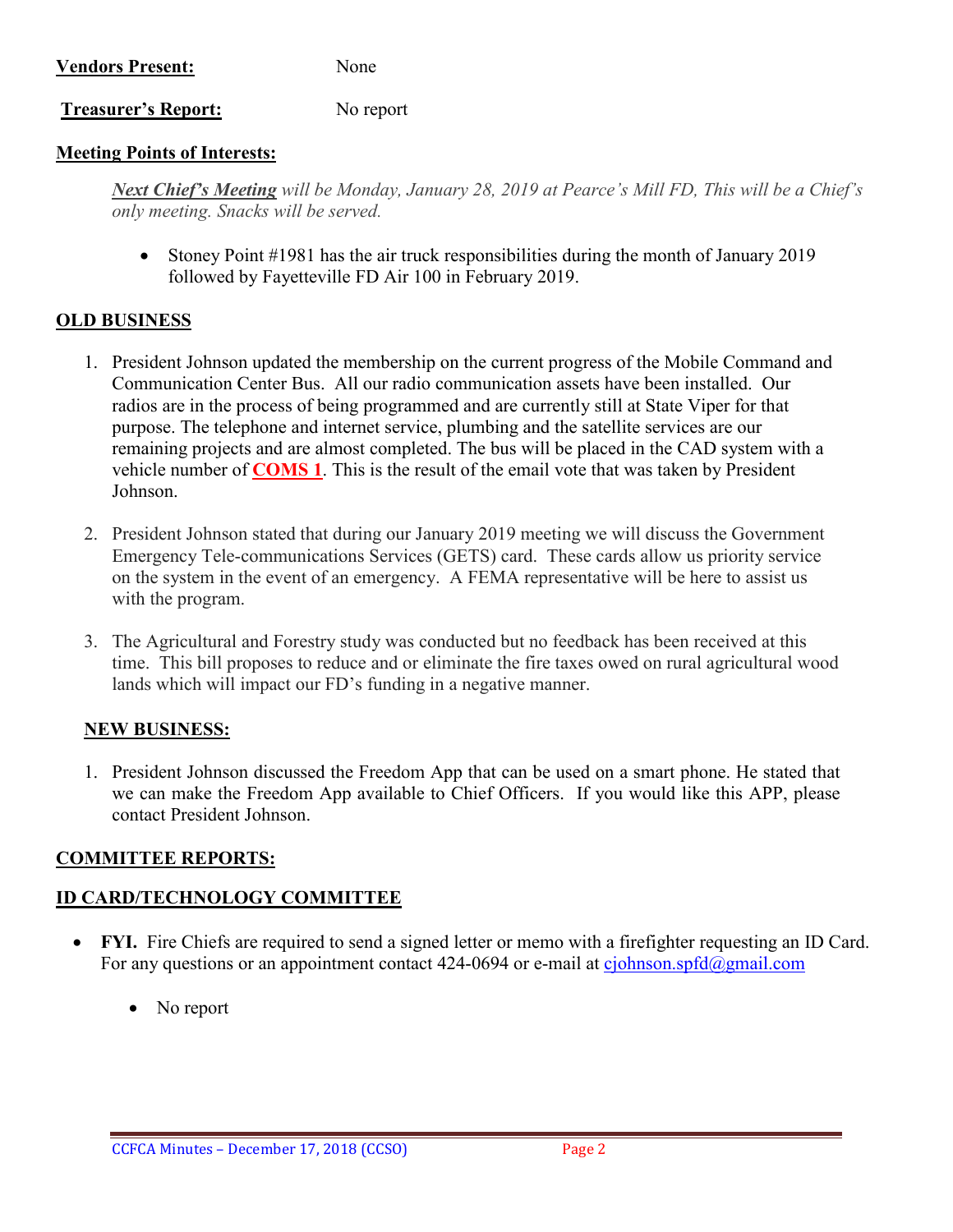#### **FIRE PREVENTION/EDUCATION COMMITTEE** (To Be Determined)

E-Mail: JEveritte@ci.fay.nc.us

• No report

**STANDARDS & POLICY COMMITTEE** A/C Kevin Murphy (SPFD # 13) Chairperson, E-Mail: [kmurphy1903@gmail.com](mailto:kmurphy1903@gmail.com)

• No report

**MEMORIAL COMMITTEE** Chief R. Marley (Pearce's Mill) Chairperson, E-Mail: [pmfd0301@nc.rr.com](mailto:pmfd0301@nc.rr.com)

• No report.

**AUTOMATIC AID/MUTUAL AID COMMITTEE** Chief Joe Marsh (GCFD # 24) Chairperson, E-Mail: [gcfd24@nc.rr.com](mailto:gcfd24@nc.rr.com)

• No Report

**FINANCE COMMITTEE** Deputy Chief Freddy Johnson Jr. (Stoney Point) Chairperson, E-Mail: [spfd1302@nc.rr.com](mailto:spfd1302@nc.rr.com)

• No report.

**RESCUE COMMITTEE** Deputy Chief Hank Harris (Cotton FD) Chairperson, E-Mail: [cfd402@nc.rr.com](mailto:cfd402@nc.rr.com)

• No report.

**COMMUNICATIONS /DISPATCH STEERING / AVL COMMITTEE** Chief Chuck Hodges (Hope Mills FD), Chairperson, E-Mail: clhodges@townofhopemills.com

• No Report

**KNOX BOX COMMITTEE** - Emergency Management Officer Gene Booth (Emergency Services) Chairperson, E-Mail: [wbooth@co.cumberland.nc.us](mailto:wbooth@co.cumberland.nc.us)

• No Report

**FIREHOUSE STEERING COMMITTEE** – Fire Chief T. J. McLamb (FFD) Chairperson, E-Mail: [tmclamb@ci.fay.nc.us](mailto:tmclamb@ci.fay.nc.us)

• No Report

**NC WORKFORCE SOLUTION GRANT – COMMITTEE** – Fire Chief Justin Nobles (SVFD # 23) Chairperson. E-Mail: [Jnobles@stedmanfire.com](mailto:Jnobles@stedmanfire.com)

• No report.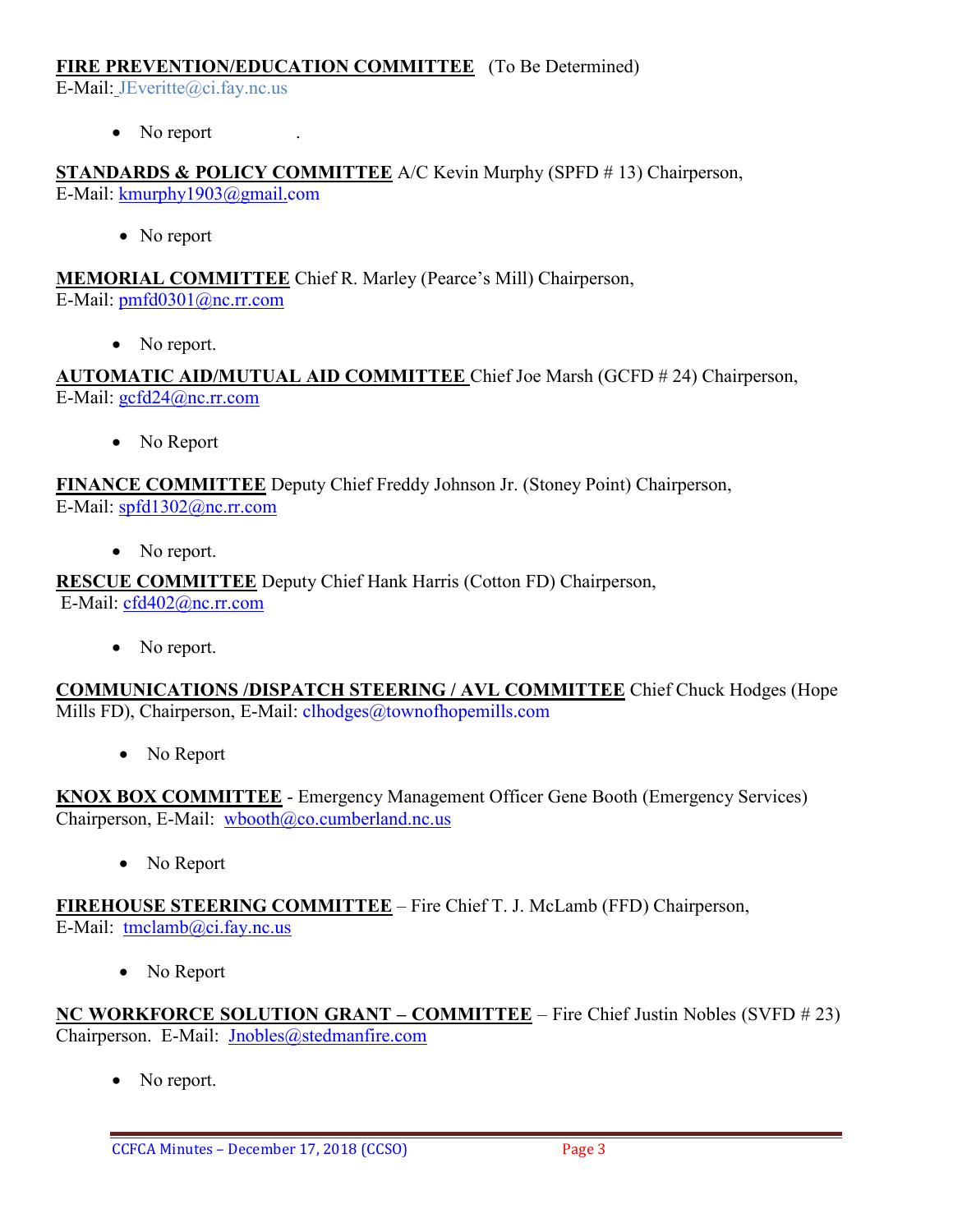#### **JOINT INCIDENT / DISASTER RESPONSE COMMITTEE** – Assistant Fire Chief Richard

Bradshaw (VFD) Chairperson, E-Mail: [rbradshaw1@nc.rr.com](mailto:rbradshaw1@nc.rr.com)

No Report

## **ASSOCIATE MEMBERS REPORT**

#### **EMERGENCY SERVICES DIRECTOR/ ECC-911 (**Tracy Jackson **–** Interim Director), E-Mail: [tjackson@co.cumberland.nc.us](mailto:tjackson@co.cumberland.nc.us)

No report.

## **EMS DIRECTOR:** Brian Pearce, Director E-Mail: bpearce@capefearvalley.com

• No report.

**HAZMAT:** AC Robert Brinson, FFD - POC telephone for HAZMAT is 584-9550, E-Mail: [rbrinson@ci.fay.nc.us](mailto:rbrinson@ci.fay.nc.us)

• No report.

**FORESTRY DISTRICT** Craig Gottfried, County Ranger, E-Mail: [craig.gottfried@ncagr.gov](mailto:craig.gottfried@ncagr.gov)

• Ranger Gottfried reported that his assistant ranger is leaving the area for another job. He will be by himself until a replacement can be hired.

**FTCC** Steve Drew, E-Mail: [drews@faytechcc.edu](mailto:drews@faytechcc.edu)

• No report.

**SHERIFF'S OFFICE** Sheriff Wright (Sr. Sgt. Steven Hodges – ATF)

• No report.

**NC HIGHWAY PATROL** – Major Freddy Johnson Jr. SHP Special Operations. E-Mail: [Freddy.johnson@ncdps.gov](mailto:Freddy.johnson@ncdps.gov) or Sergeant S. Johnson SHP Raleigh Training Center E-Mail [sean.johnson@ncdps.gov](mailto:sean.johnson@ncdps.gov)

• No report.

**FAYETTEVILLE POLICE –** Police Chief Gina Hawkins, Email [ghawkins@ci.fay.nc.us](mailto:ghawkins@ci.fay.nc.us) (Captain Jay Devane) [jdevane@ci.fay.nc.us](mailto:jdevane@ci.fay.nc.us)

No report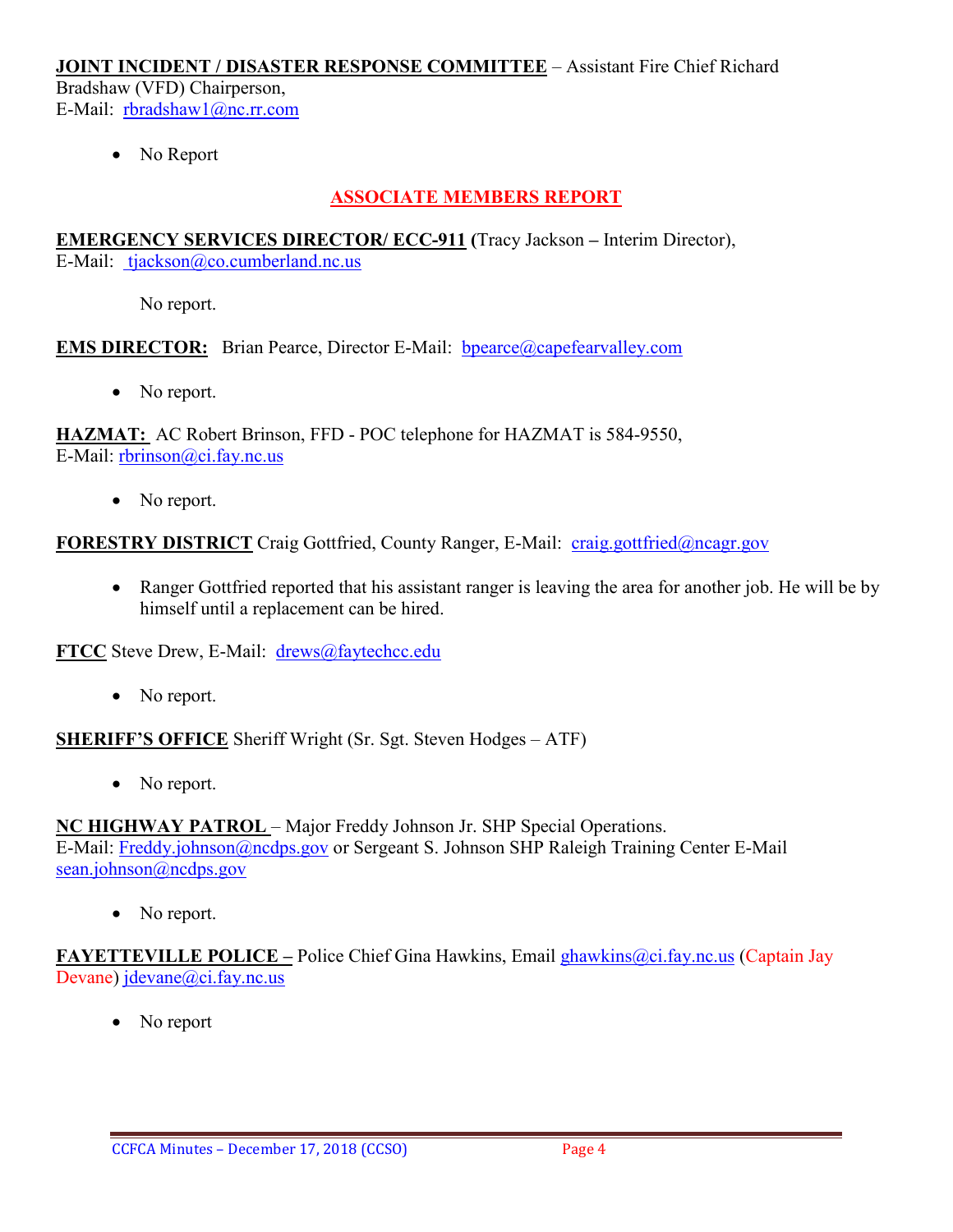## **COUNTY MANAGERS OFFICE** – Assistant County Manager Tracy Jackson

E-Mail: [tjackson@co.cumberland.nc.us](mailto:tjackson@co.cumberland.nc.us)

• Assistant County Manager Jackson was not able to attend due to the scheduled County Commissioners meeting but send his apologies and wished the entire membership a very Merry Christmas and a safe and happy New Year holiday.

#### **COUNTY COMMISSIONERS** Fire Commissioner Jimmy Keefe

• Fire Commissioner Keefe was attending the scheduled County Commissioners meeting and was not able to attend. He did send apologies and wished the entire membership and their families and departments a Merry Christmas and a joyous and prosperous New Year Holiday.

## **FOR THE GOOD OF THE ASSOCIATION:**

- President Johnson reminded everyone to please be safe during the upcoming holiday season and in particular the use of proper safety procedures when working in and around the highways and roadways.
- President Johnson read a thank you card that was received from Chief Melvin's family thanking everyone for the floral arrangement and their thoughts and prayers.
- Chief Parrish announced that Assistant Chief Locklear has been selected by the City of Kinston NC to be there new Fire Chief. The Association wishes Chief Locklear best wishes in his future endeavors.
- President Johnson announced that Interim Spring Lake Fire Chief Jason Williams was appointed permanent Fire Chief on December 1, 2018.
- In closing President Johnson thanked all the Chiefs and Officers in attendance for their continued service not only to their fire districts but also to our county and association over the past year and wished each a very heartfelt Merry Christmas and a happy and safe New Years.

**ADJOURNMENT:** A motion was made to adjourn by Chief Nobles and seconded by Chief Brock. The meeting was adjourned at 2005 hours.

Respectfully Submitted By:

# *Freddy I. Johnson Sr.*<br>
Freddy L. Johnson Sr., CFO<br>
Mark A. Melvin, CFO

Freddy L. Johnson Sr., CFO Fire Chief / President Fire Chief / Secretary

## **Enclosures - 1**

1. Roll call